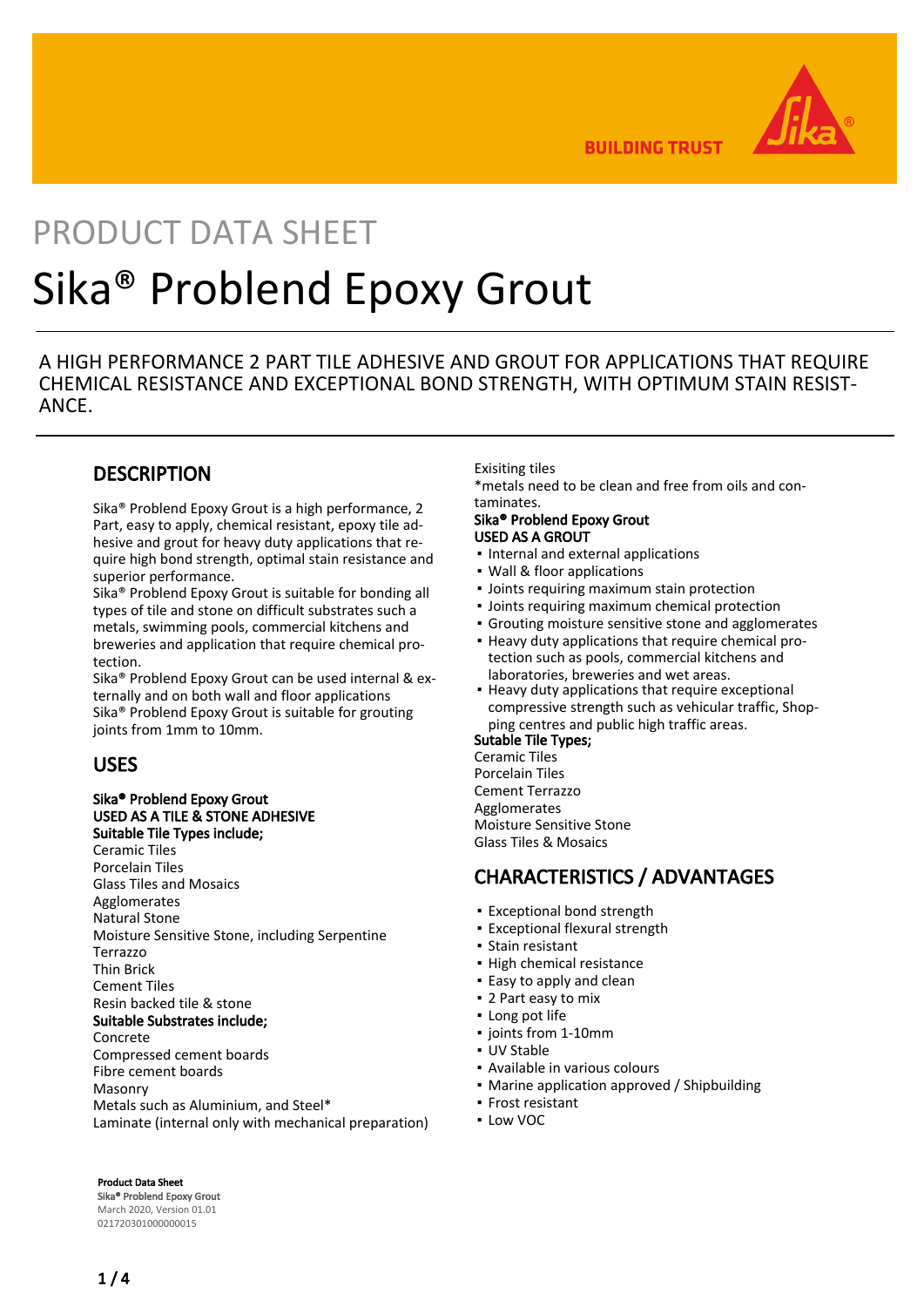# APPROVALS / CERTIFICATES

EN 12004 RG EN 13888 R2

## PRODUCT INFORMATION

| Composition                | 2 Component epoxy resin                                                                                 |  |
|----------------------------|---------------------------------------------------------------------------------------------------------|--|
| Packaging                  | 5kg Kits                                                                                                |  |
| Appearance / Colour        | White<br>Sandstone<br>Anthracite<br>Grev<br>Silver Grey                                                 |  |
| <b>Shelf life</b>          | 2 Years from date of manufacture                                                                        |  |
| <b>Storage conditions</b>  | Store in dry cool conditions out of direct sunlight.                                                    |  |
| <b>Product Declaration</b> | R <sub>2</sub> Class Tile adhesive AS ISO 13007.1& 2:2013<br>RG Class Tile Grout AS ISO 13007.1& 2:2013 |  |

## TECHNICAL INFORMATION

| <b>Tensile Adhesion Strength</b> | Shear adhesion Strength<br>after thermal shock | $\geq$ N/mm <sup>2</sup>                                 | AS ISO 13007 |  |
|----------------------------------|------------------------------------------------|----------------------------------------------------------|--------------|--|
| <b>Chemical Resistance</b>       |                                                | Consult Sika for a detailed list of chemical resistance. |              |  |
| <b>Service Temperature</b>       | $-25^\circ \approx +80^\circ C$                |                                                          |              |  |
| Joint width                      | $1mm - 10mm$                                   |                                                          |              |  |

## APPLICATION INFORMATION

| <b>Mixing Ratio</b>                  | Sika <sup>®</sup> Problend Epoxy Grout is supplied in pre-measured kits. It is recom-<br>mended to mix entire kits to ensure performance for product, and colour<br>consistancy. |                  |  |
|--------------------------------------|----------------------------------------------------------------------------------------------------------------------------------------------------------------------------------|------------------|--|
| <b>Ambient Air Temperature</b>       | $+10^{\circ}$ C Min / $+35^{\circ}$ C Max                                                                                                                                        |                  |  |
| <b>Substrate Temperature</b>         | $+10^{\circ}$ C Min / $+35^{\circ}$ C Max                                                                                                                                        |                  |  |
| Pot Life                             | 50 Minutes at 20°C                                                                                                                                                               |                  |  |
| <b>Applied Product Ready for Use</b> | <b>USE</b>                                                                                                                                                                       | <b>WAIT TIME</b> |  |
|                                      | Grouting                                                                                                                                                                         | 16 hours         |  |
|                                      | Light foot traffic                                                                                                                                                               | 16 hours         |  |
|                                      | <b>Full Use</b>                                                                                                                                                                  | $7-10$ Days      |  |
|                                      | Before filling with water                                                                                                                                                        | 14 Days          |  |
|                                      | Values determined at laboratory conditions: 20°C<br>Higher temperatures will reduce waitnig times and lower temperatures<br>will increase.                                       |                  |  |



**BUILDING TRUST**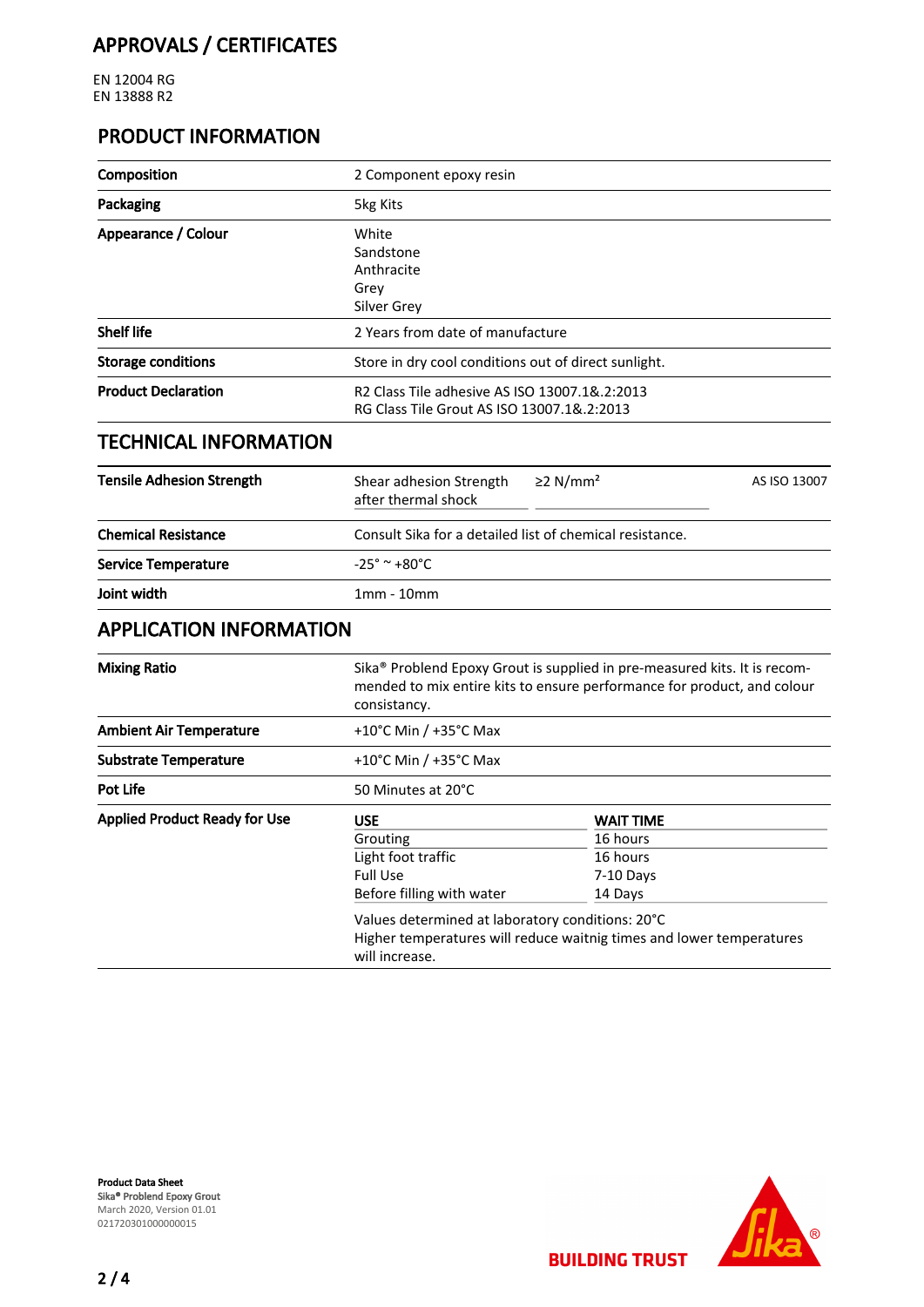## APPLICATION INSTRUCTIONS

#### EQUIPMENT

Slow Speed mixing Drill (Max 300RPM) Sponges (hydro), & nylon scouring pads

### SUBSTRATE QUALITY / PRE-TREATMENT

Substrate deflection, all substrates under loads must not exceed of L/360 for tiles and L/450 for stone applications.

• Substrates must be properly cured, structurally sound, free from loose or friable particles, clean, dry and free from contaminates such as dust, durt, oil, grease, curing compounds, laitance or effloresence. • Dependant on the substrate condition and contamination to be removed from the surface, perform adequate preperation techniques such as water blasting, scarification, or blast cleaning in order to remove all traces of any materials that could reduce the products adhesion to the substrate.

• Any small defects in surface variations in level, profile or around exposed aggregates for example, can be prefilled and levelled with appropriate Sika MonoTop® or Sikafloor® level range. Cracks in substrates must be identified, and sealed / treated appropriately.

• For tiling wet areas, a suitable Sika approved waterproof membrane should be used prior to tiling.

CONCRETE FLOORS: Allow 28 days for concrete to cure. Concrete shall be left with open surface - steel trowel finishes are acceptable if they accept water. Wood float and broom finishes are preferred where possible. All traces of curing compounds, sealers, release agents, coatinigs, dust, dirt, oil, and any other contaminate that may inhibit the adhesion must be removed prior to tiling.

CEMENT MORTAR BEDS / SCREEDS: Must be installed as per AS ISO 3958.1-2007. and be a minimum of 48 hours old at 21 degrees°C.

SHEETED SUBSTRATES: All boards / underlays must be installed as per manufacturers instructions and specifically designed for tiling.

METAL SUBSTRATES: Metals must be clean and free from oil and other contaminates that could affect the bond. Lightly abrade the metal with steel wool and clean residue with Isopropyl Alcohol. Allow to dry prior to fixing.

FIBREGLASS SUSBTSRATES: Fibreglass must be rigid enough to support tiling system. Prepare substrate with a light abrassion (not to expose fibres) clean residue off with water, prior to tile fixing.

#### MIXING

Thorougth mix parts a & b together for approximately 2 minutes to achieve a smooth lump free homogeneous paste. Ensure colour is even and without streaks. Re-pot the mix and restir for additional minute to ensure product is full mixed.

Optimum temperature for mixing is 15°C. Product may be cooled with ice water bath prior, and or heated in a warm bucket of warm water.

## APPLICATION

#### Application as Tile & Stone adhesive

Tiles shall be fixed in accordance with AS3958.1-2007. Ensure the backs of the tiles are clean and free from dust and contaminates.

Apply the adhesive to the substrate with the appropriate sized trowel to acheive coverage requirement on both substrate and the back of the tile. Tiles may require "back-buttering" to acheive maximum coverage requirements.

Apply the adhesive with the notched trowel in a single direction. While pressing the Tile into the wet adhesive, break the ridges with the tile to fully bed the tile into the adhesive.

It is advisable to periodically check the back of the tiles to ensure adequate adhesive coverage is achieved in accordance to the standard.

Only apply as much adhesive that can be covered by the tiles prior the the adhesive skinning. If skinning occurs prior to placement of tiles remove and replace. Remove any excess adhesive from the face of the tiles with a damp sponge and ensure grout joints are clean and free from excess adhesive and uniform depth. Movement, Expansion, and Control joints must be installed as per AS ISO 3958.1-2007.

#### Application as Grout

Ensure tile adhesive is adequately dry prior to grouting and free from exceess moisture within the joints. Ensure joint and clean and free from dust and contaminates.

Ensure joints are of even depth.

Apply grout with Epoxy grout spreader to completely fill the joint. Remove as much excess from the face of the tiles with the Epoxy grout spreader. Allow grout to lightly firm prior to cleaning.

Remove groust haxe firstly by scouring the area with clean water and a nylon scoring pad in a circular direction to remove all excees grout and smooth joints. Then with a clean sponge and water wipe the grout haze off the face of the tiles in a diagonal direction. Rinse sponge and repeat. Periodically change the water, sponges and nylon scourers to ensure no grout haze is left behind.

A secondry clean is recommend approx 2-3 hour after application. Repeat cleaning steps as above.

Warm Water may make the clean up easier. \*Note for moisture sensiture stone and hight porous tiles it is recommended to test an area for suitability prior to application.

## CLEANING OF EQUIPMENT

Cleaning of tools and equipement can be done while product is still wet. Mechancal removal is required once the product is dry.

Product Data Sheet Sika® Problend Epoxy Grout March 2020, Version 01.01 021720301000000015



**BUILDING TRUST**